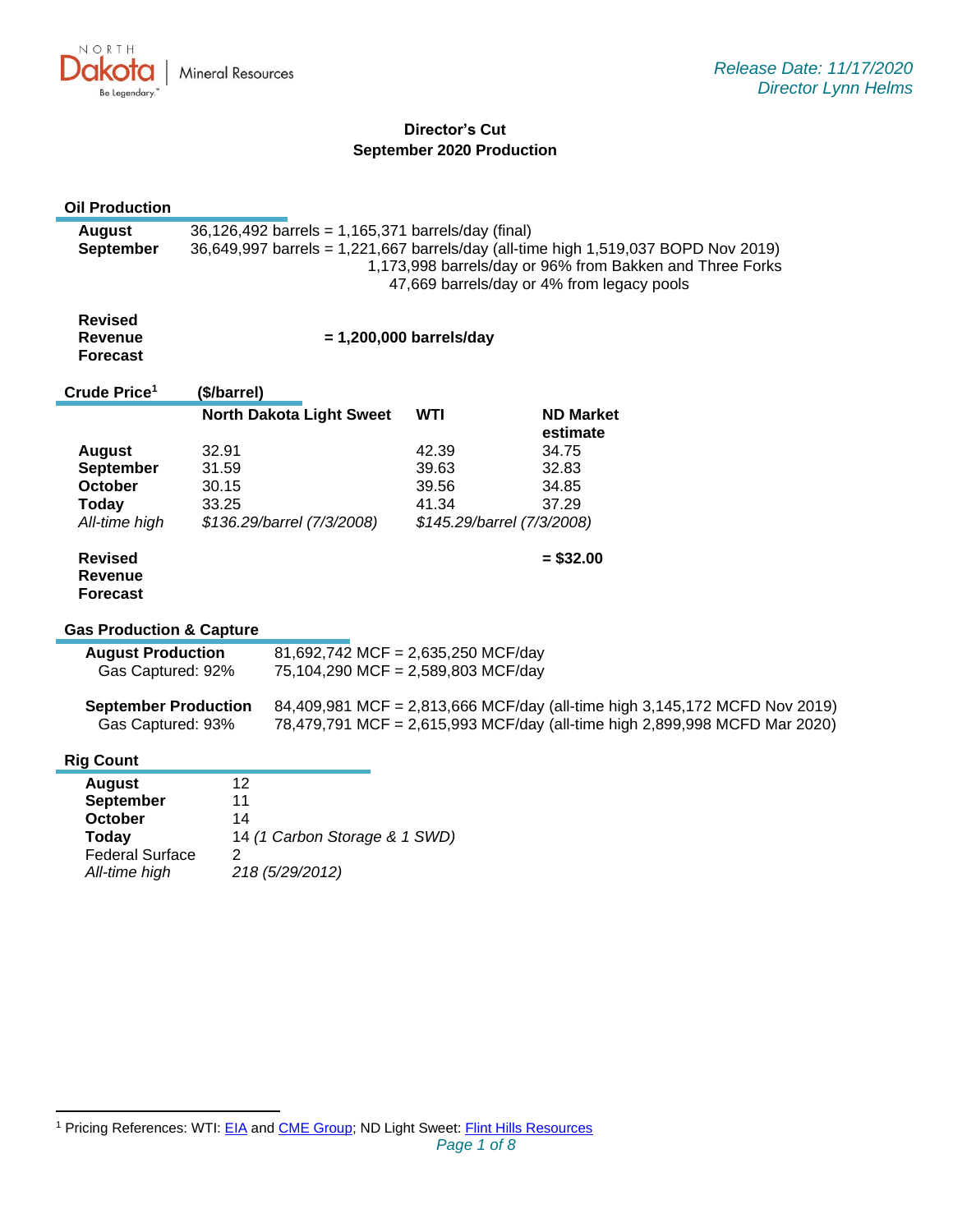**Mineral Resources** 

### **Wells**

 $N$   $\cap$   $R$   $T$   $\vdash$ 

|                                     | July                     | <b>August</b>            | <b>September</b>                                                                                                                                                                          | October                                                         | <b>Revised</b><br>Revenue<br><b>Forecast</b> |
|-------------------------------------|--------------------------|--------------------------|-------------------------------------------------------------------------------------------------------------------------------------------------------------------------------------------|-----------------------------------------------------------------|----------------------------------------------|
| <b>Permitted</b>                    | $\overline{\phantom{0}}$ | 47 drilling<br>2 seismic | 51 drilling<br>0 seismic                                                                                                                                                                  | 74 drilling<br>1 seismic<br>(All-time high was 370 - Oct. 2012) |                                              |
| <b>Completed</b>                    | 59 (Final)               | 19 (Revised)             | 43 (Preliminary)                                                                                                                                                                          | -                                                               | 25                                           |
| Inactive <sup>2</sup>               | $\overline{\phantom{a}}$ | 2,719                    | 3,749                                                                                                                                                                                     | ۰                                                               |                                              |
| <b>Waiting on</b><br>Completion $3$ |                          | 846                      | 793                                                                                                                                                                                       | -                                                               |                                              |
| <b>Producing</b>                    |                          | 15,149                   | 15,377 (Preliminary)<br>13,319 (87%) from<br>unconventional Bakken-<br><b>Three Forks</b><br>2,058 (13%) from legacy<br>conventional pools<br>(All-time high was March<br>$2020 - 16,280$ | ۰                                                               |                                              |

## **Fort Berthold Reservation Activity**

|                                  | Total   | <b>Fee Land</b> | <b>Trust Land</b> |
|----------------------------------|---------|-----------------|-------------------|
| Oil Production                   | 276.249 | 76.236          | 200.013           |
| Drilling Rigs                    |         |                 |                   |
| Active Wells                     | 2.483   |                 | 860               |
| Waiting on completion            | 148     |                 |                   |
| <b>Approved Drilling Permits</b> | -280    |                 | つつつ               |
| <b>Potential Future Wells</b>    | 069     | 14 <sup>1</sup> | 2 928             |

### **Drilling and Completions Activity**

The drilling rig count was stable in the mid 50's second half of 2019 through March 2020. Drilling rig count is down 80% January to September of 2020.

The number of well completions has been very volatile since March as the number of active completion crews decreased from 25 to 1 and now 6 with the CARES Act incentive.

Lower crude oil price has put extreme downward pressure on rig and completion crew counts. Unemployment claims are published every Thursday at [https://www.ndlmi.com/gsipub/index.asp?docid=687](https://gcc02.safelinks.protection.outlook.com/?url=https%3A%2F%2Fwww.ndlmi.com%2Fgsipub%2Findex.asp%3Fdocid%3D687&data=04%7C01%7Ckahaarsager%40nd.gov%7Ce2ac96c4eb124588da1c08d88b26cd9b%7C2dea0464da514a88bae2b3db94bc0c54%7C0%7C0%7C637412346058304686%7CUnknown%7CTWFpbGZsb3d8eyJWIjoiMC4wLjAwMDAiLCJQIjoiV2luMzIiLCJBTiI6Ik1haWwiLCJXVCI6Mn0%3D%7C1000&sdata=WaCHp%2BuydtDFogUFuJsFm%2B2YBTTaCymHkVpwvwOjaNs%3D&reserved=0) indicating approximately 11,700 layoffs as of 11/07/20 with more jobs at risk due to oil price volatility.

Drilling permit activity is slower and more volatile with oil price volatility. Operators are still attempting to maintain a permit inventory of approximately 12 months and some experienced drilling rig and completion crews. crews.

<sup>2</sup> Includes all well types on IA and AB statuses: **IA** = Inactive shut in >3 months and <12 months;

**AB** = Abandoned (Shut in >12 months)

<sup>&</sup>lt;sup>3</sup> The number of wells waiting on completions is an estimate on the part of the director based on idle well count and a typical five-year average. Neither the State of North Dakota, nor any agency officer, or employee of the State of North Dakota warrants the accuracy or reliability of this product and shall not be held responsible for any losses caused by this product. Portions of the information may be incorrect or out of date. Any person or entity that relies on any information obtained from this product does so at his or her own risk.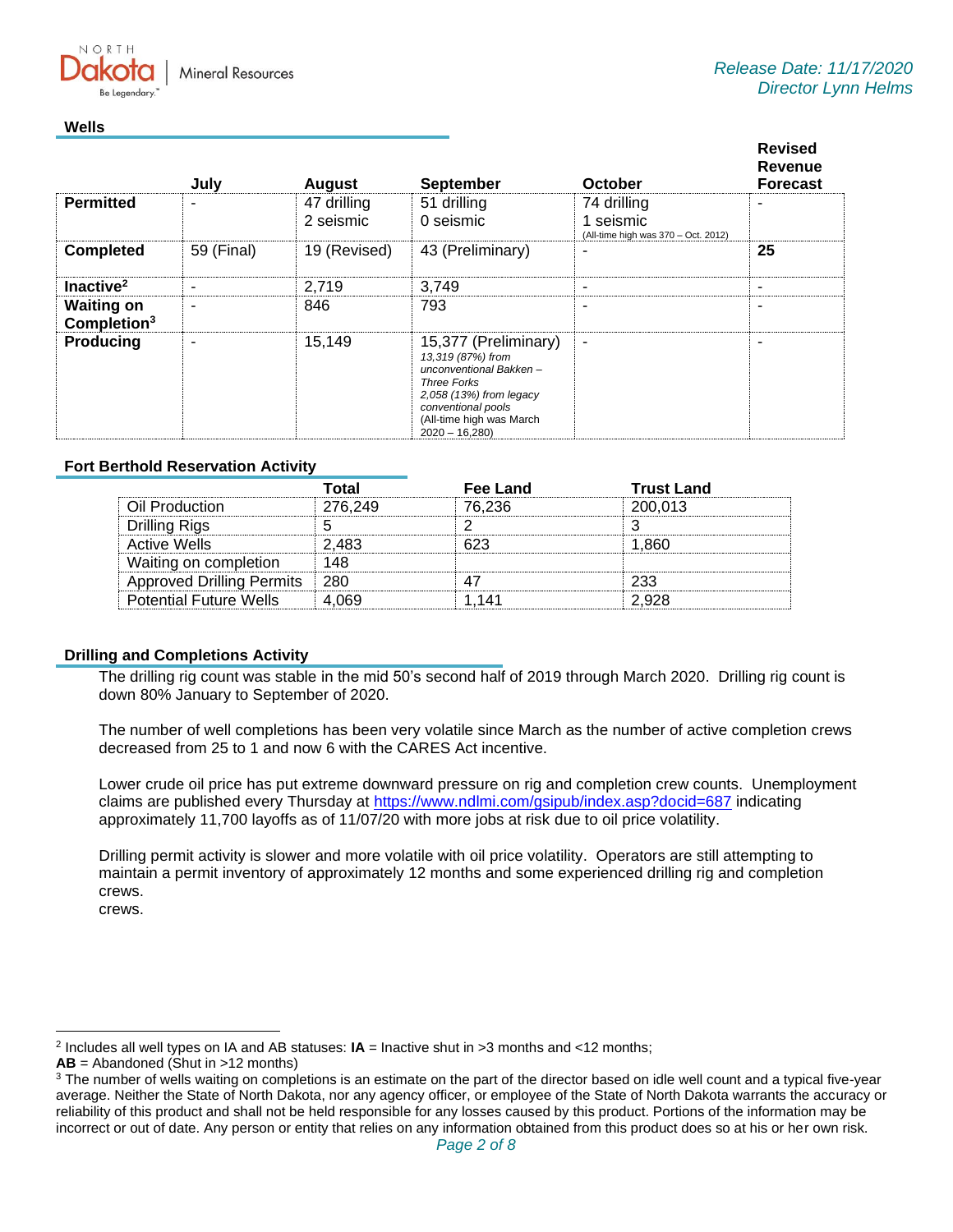

### **Crude Oil Markets**

The OPEC+ agreement to cut 7.7 million barrels per day expires 12/31/20. Liquid fuel demand bottomed out in August, and is recovering slowly and unevenly, but is not expected to reach 2019 levels until 2022.

| U.S. crude oil stocks<br>million barrels | eia      | million barrels per day<br>105<br>forecast<br>world peeduction |
|------------------------------------------|----------|----------------------------------------------------------------|
| 580<br>S-yr Range -<br>-Weekly<br>540    |          | 100<br>world consumption                                       |
| 500                                      |          | 90<br>85                                                       |
| 460                                      |          | 80                                                             |
| 420                                      |          | 75                                                             |
| 380                                      |          | 01020106010201060102010601020306010201060102010601020102010    |
| 340                                      |          | 2021<br>2015<br>2016<br>2019<br>2017<br>2018<br>2020<br>15     |
| 300                                      |          |                                                                |
| 260                                      | $Jul-20$ | implied stock draw                                             |

Crude oil transportation capacity including rail deliveries to coastal refineries is adequate, but could be disrupted due to:

- US Appeals Court for the ninth circuit upholding of a lower court ruling protecting the Swinomish Indian Tribal Community's right to sue to enforce an agreement that restricts the number of trains that can cross its reservation in northwest Washington state.
- A possible shut down of DAPL in Civil Action No. 16-1534

### **Seismic**

| Seismic activity has ceased again with completion of carbon capture projects. |  |                                               |                                        |  |  |
|-------------------------------------------------------------------------------|--|-----------------------------------------------|----------------------------------------|--|--|
| <b>Active</b>                                                                 |  | Recording NDIC Reclamation<br><b>Projects</b> | <b>Remediating Suspended Permitted</b> |  |  |
| <b>Surveys</b>                                                                |  |                                               |                                        |  |  |
|                                                                               |  |                                               |                                        |  |  |

### **Gas Capture**

US natural gas storage has decreased to 5% above the five-year average due to below normal temperatures. Crude oil inventories have fallen to the upper range of the long term average. Both indicate little potential for significant price increases in the near future. North Dakota shallow gas exploration could be economic at future gas prices, but is not at the current price.

The price of natural gas delivered to Northern Border at Watford City has increased \$0.73 to \$2.31/MCF. This results in a current oil to gas price ratio of 16 to 1. The state wide gas flared volume from August to September decreased 14,858 MCFD to 197,673 MCF per day and percent flared decreased to 7.0% while Bakken capture percentage increased to 94%. The Commission established the following gas

|                                                                                                                                                                                                                                    | capture goals:                         |                                                                                                                                                                                                               |
|------------------------------------------------------------------------------------------------------------------------------------------------------------------------------------------------------------------------------------|----------------------------------------|---------------------------------------------------------------------------------------------------------------------------------------------------------------------------------------------------------------|
| The historical high flared percent was 36% in 09/2011<br><b>Gas Capture Details:</b><br>Statewide<br>93%<br>Statewide Bakken<br>94%<br>94%<br>Non-FBIR Bakken<br>92%<br>FBIR Bakken<br>Trust FBIR Bakken<br>90%<br>Fee FBIR<br>96% | 74%<br>77%<br>80%<br>85%<br>88%<br>91% | October 1, 2014 - December 31, 2014<br>January 1, 2015 - March 31, 2016<br>April 1, 2016 - October 31, 2016<br>November 1, 2016 - October 31, 2018<br>November 1, 2018 - October 31, 2020<br>November 1, 2020 |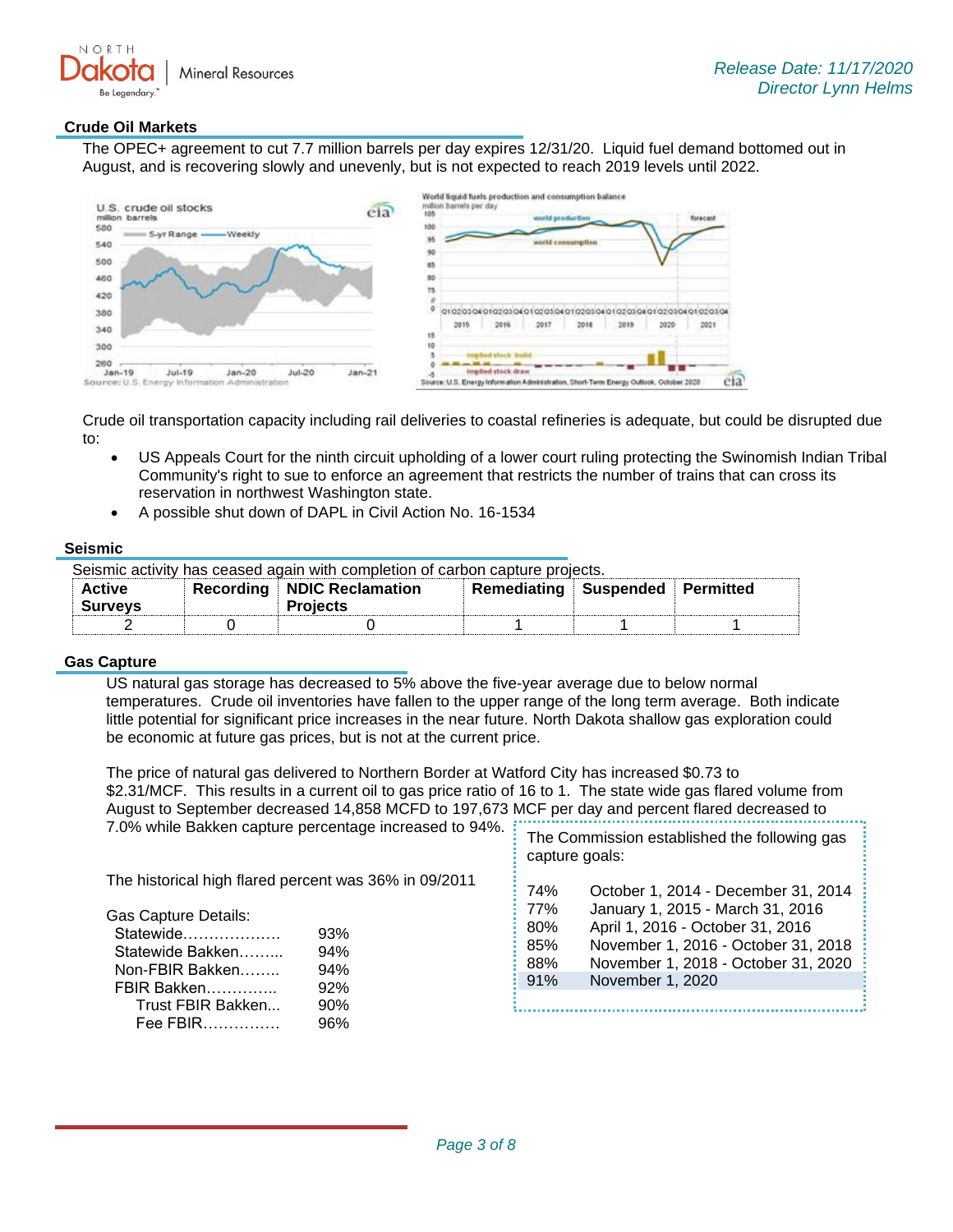

## **Agency Updates**

## **Bureau of Indian Affairs**

**BIA** has published a new final rule to update the process for obtaining rights of way on Indian land. The rule was published 11/19/15 and became effective 12/21/15. The final rule can be found at [https://www.federalregister.gov/articles/2015/11/19/2015-28548/rights-of-way-on-indian-land.](https://gcc02.safelinks.protection.outlook.com/?url=https%3A%2F%2Fwww.federalregister.gov%2Farticles%2F2015%2F11%2F19%2F2015-28548%2Frights-of-way-on-indian-land&data=04%7C01%7Ckahaarsager%40nd.gov%7Ce2ac96c4eb124588da1c08d88b26cd9b%7C2dea0464da514a88bae2b3db94bc0c54%7C0%7C0%7C637412346058314642%7CUnknown%7CTWFpbGZsb3d8eyJWIjoiMC4wLjAwMDAiLCJQIjoiV2luMzIiLCJBTiI6Ik1haWwiLCJXVCI6Mn0%3D%7C1000&sdata=jI9t2tGweMjlTA%2FS%2BqPs%2BGRAYWU7tFuCwnkdxZfR3fw%3D&reserved=0) On 3/11/16, the Western Energy Alliance filed a complaint and motion for a temporary restraining order and/or a preliminary injunction. On 04/19/16, the US District court for the District of North Dakota issued an order denying the motion for a preliminary injunction. The new valuation requirements were resulting in increased delays so BIA provided a waiver that expires 04/05/2020. On 03/09/2020 the NDIC submitted comments supporting an extension of that waiver through 04/05/2021 to allow infrastructure development to continue while BIA develops and implements the new process. NDIC comments can be found at<http://www.nd.gov/ndic/ic-press/Sweeney%20letter%20200309.pdf>

## **Bureau of Land Management**

**BLM published a new final rule 43 CFR Parts 3100, 3160 and 3170 to update and replace its regulations on venting and flaring of natural gas** effective 1/17/16. The final rule can be viewed online at [https://www.blm.gov/programs/energy-and-minerals/oil-and-gas/operations-and-production/methane-and](https://gcc02.safelinks.protection.outlook.com/?url=https%3A%2F%2Fwww.blm.gov%2Fprograms%2Fenergy-and-minerals%2Foil-and-gas%2Foperations-and-production%2Fmethane-and-waste-prevention-rule&data=04%7C01%7Ckahaarsager%40nd.gov%7Ce2ac96c4eb124588da1c08d88b26cd9b%7C2dea0464da514a88bae2b3db94bc0c54%7C0%7C0%7C637412346058314642%7CUnknown%7CTWFpbGZsb3d8eyJWIjoiMC4wLjAwMDAiLCJQIjoiV2luMzIiLCJBTiI6Ik1haWwiLCJXVCI6Mn0%3D%7C1000&sdata=KXgIFJXdSFBFqDhpBq7ToLk082zmNIhI%2FoNx8cxPyRs%3D&reserved=0)[waste-prevention-rule.](https://gcc02.safelinks.protection.outlook.com/?url=https%3A%2F%2Fwww.blm.gov%2Fprograms%2Fenergy-and-minerals%2Foil-and-gas%2Foperations-and-production%2Fmethane-and-waste-prevention-rule&data=04%7C01%7Ckahaarsager%40nd.gov%7Ce2ac96c4eb124588da1c08d88b26cd9b%7C2dea0464da514a88bae2b3db94bc0c54%7C0%7C0%7C637412346058314642%7CUnknown%7CTWFpbGZsb3d8eyJWIjoiMC4wLjAwMDAiLCJQIjoiV2luMzIiLCJBTiI6Ik1haWwiLCJXVCI6Mn0%3D%7C1000&sdata=KXgIFJXdSFBFqDhpBq7ToLk082zmNIhI%2FoNx8cxPyRs%3D&reserved=0) North Dakota, Wyoming, Montana, Western Energy Alliance, and IPAA filed for a preliminary injunction to prevent the rule going into effect until the case is settled. A hearing in Casper, Wyoming was held 1/6/17. On 1/16/17 the court denied all of the petitioners' motions for preliminary injunctions. **On 2/3/17 the US House of Representatives voted 221-191 to approve a Congressional Review Act resolution against the rule.** On 3/28/17 President Trump issued an executive order which in part directs "The Secretary of the Interior shall review the following final rules, and any rules and guidance issued pursuant to them, for consistency with the policy set forth in section 1 of this order and, if appropriate, shall, as soon as practicable, suspend, revise, or rescind the guidance, or publish for notice and comment proposed rules suspending, revising, or rescinding those rules:". This rule is included in the list as item (iv). North Dakota plans to continue active participation in the litigation of this rule until the BLM takes final action eliminating the rule. **On 5/10/17 the Senate voted 51 to 49 against the CRA, allowing the rule to remain in effect.** On 6/27/17 U.S. D. Ct. Judge Skavdahl granted BLM's motion to extend the merits briefing schedule by 90 days, based on BLM's APA 705 stay and BLM's representations regarding its plans to reconsider the VF Rule. Opening briefs were filed 7/3/17. On 7/5/17 California and New Mexico sued BLM in the U.S. District Court for the Northern District of California, seeking a declaratory judgement that BLM's APA 705 stay was illegal and vacating the stay. The relief they request would vacate the stay of the January 2018 compliance et al deadlines, bringing them all back into force. BLM officials encouraged North Dakota to intervene. On 7/12/17 a group of NGOs including the Fort Berthold Protectors of Water and Earth Rights filed a separate suit against the BLM in federal court in the U.S. District Court for the Northern District of California, seeking a declaratory judgement that BLM's APA 705 stay was illegal and vacating the stay. California and New Mexico, along with various environmental groups, have challenged BLM's stay in the Northern District of California, and filed a motion for summary judgment on 7/26/17. On 8/24/17 North Dakota filed a response supporting BLM's motion, a motion to intervene, and a motion to change venue to Wyoming in an attempt to prevent all of the litigation regarding the timing of the Flaring Rule, including the future rulemakings further extending compliance deadlines that BLM has stated that it intends to publish, could end up in front of the magistrate judge in the Northern District of California instead of Judge Skavdahl in Wyoming. On 10/04/17 the federal magistrate judge in the Northern District of California granted the summary judgement motion by California, New Mexico, and several NGOs throwing out BLM's administrative and temporary postponement of several of the future rules compliance dates/obligations. On 10/05/17 the BLM issued a Federal Register Notice for a proposed rule that if finalized will delay certain requirements of the BLM Rule until January 17, 2019. North Dakota submitted comments to (1) support BLM's decision to delay certain compliance requirements and (2) continue to make the record that BLM exceeded its authority to promulgate the rule in the first place with particular emphasis on the specific/unique North Dakota considerations at issue. NDIC comments are available at [http://www.nd.gov/ndic/ic-press/dmr-blm-comments17-11.pdf.](http://www.nd.gov/ndic/ic-press/dmr-blm-comments17-11.pdf) BLM, the states of CA & NM, and the NGOs supporting the current final rule were granted an extension to file response briefs to December 11<sup>th</sup> in the WY court. On 11/29/17 North Dakota filed a response to industry petitioner's motion for a preliminary injunction supporting a preliminary or permanent injunction. On 12/4/17 USDOJ petitioned the 9th US Judicial Circuit

Court in San Francisco to review and overturn the Northern District of California court's November decision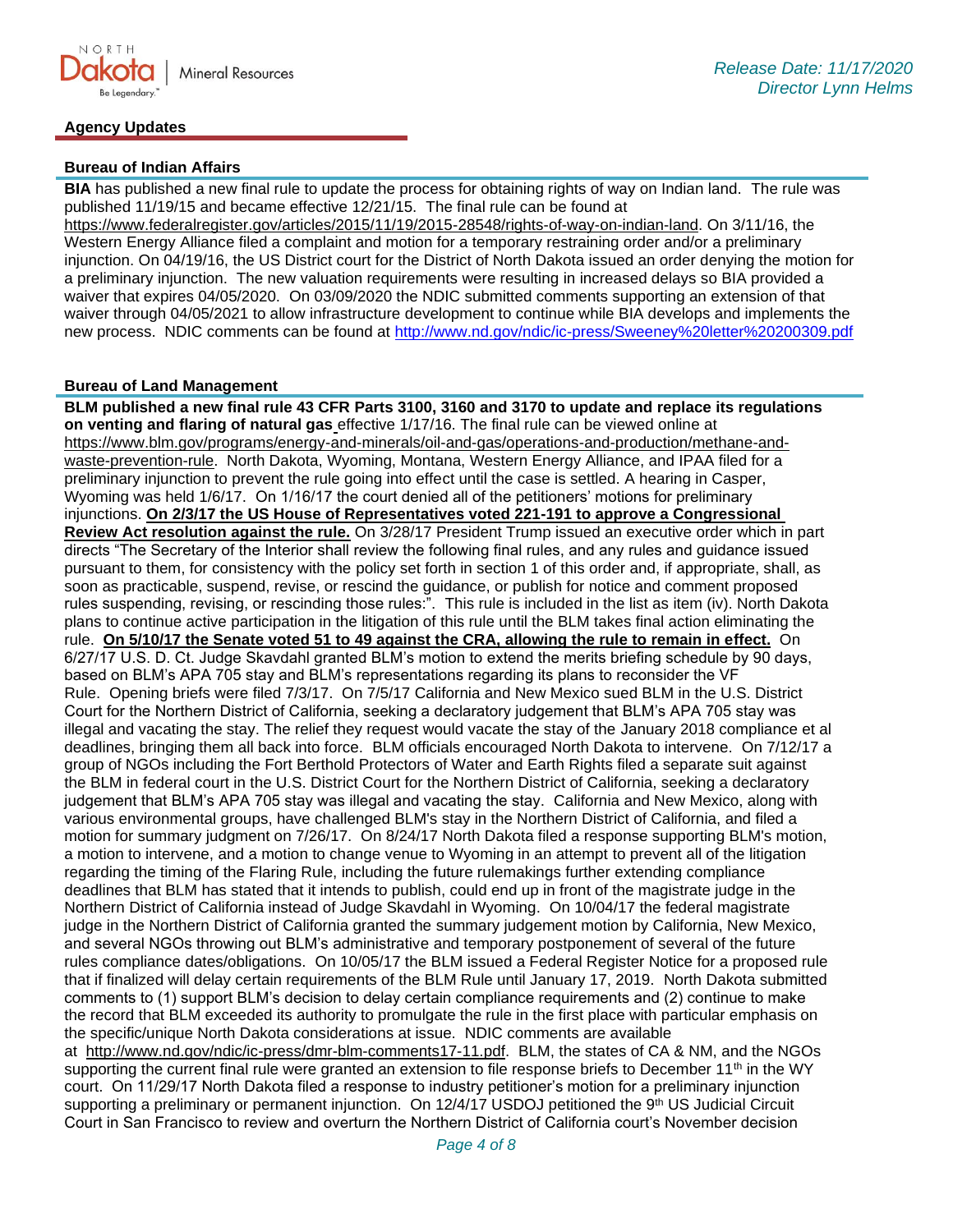

ordering the US Bureau of Land Management to make oil and gas producers comply with the methane emissions requirements while the rules are being reviewed. On 12/7/17 BLM published a rule in the Federal Register delaying the methane regulation until January 2019, saying the previous rule is overly burdensome to industry. Officials said the delay will allow the federal Bureau of Land Management time to review the earlier rule while avoiding tens of millions of dollars in compliance costs to industry that may turn out to be unnecessary. On 12/19/17 BLM was sued by California, New Mexico, and a large group of NGOs in the Northern District of California federal court over the 12/7/17 rule extending certain compliance dates in BLM's 2016 Rule. The complaint requests that BLM's extension rule be set aside and the provisions it relates to reinstated. On 12/26/17 BLM filed a motion seeking to stay the litigation in the U.S. District Court case in WY and to vacate the January 5 briefing deadline, a motion in which the industry trade associations and Montana and Wyoming joined. North Dakota and Texas filed a short response on 12/27/17 asking the Court to deny the motion or allow until 1/12/18 to fully respond to BLM's holiday week motion. On 12/29/17 the Wyoming district court granted BLM's motion to stay the 2016 Rule challenge litigation. On 2/22/18 BLM published a new rule proposal to revise the 2016 final Waste Prevention Rule (also known as the venting and flaring rule). The proposed rule would eliminate duplicative regulatory requirements and re-establish long-standing requirements that the 2016 final rule sought to replace. The Federal Register notice specifically requested comment on ways that the BLM can reduce the waste of gas by incentivizing the capture, reinjection, or beneficial use of the gas. NDIC comments can be viewed at [http://www.nd.gov/ndic/ic-](http://www.nd.gov/ndic/ic-press/blm%20comments%20180417.pdf)

[press/blm%20comments%20180417.pdf.](http://www.nd.gov/ndic/ic-press/blm%20comments%20180417.pdf) On 2/22/18 Judge Orrick in the Northern District of California entered a preliminary injunction against the BLM's "Suspension Rule" which suspended for one year certain compliance deadlines in BLM's Venting and Fairing Rule. Judge Orrick also denied North Dakota's motion to transfer the case to the District of Wyoming where Judge Skavdahl had stayed the original rule on the grounds that parties were protected by the Suspension Rule. The immediate effect of this decision was to reinstate the BLM Venting and Fairing Rule in full, along with compliance deadlines that became effective January 17, 2018, and remove the protections relied upon by Judge Skavdahl the District of Wyoming case. On 3/7/18 U.S. District Court Judge Skavdahl granted the North Dakota/Texas Motion to lift the stay in the challenge to the BLM's Venting & Flaring Rule. The California Court explicitly adopted North Dakota's central position in intervention - stating that "I express no judgment whatsoever in this opinion on the merits of the [V&F] Rule," showing great deference to Judge Skavdahl and the existing case in his Court and rejecting the California, NM, and NGOs request to uphold the V&F Rule. On 4/4/18 U.S. District Judge Skavdahl issued an order granting Wyoming's request for a partial stay of the Rule under Section 705 of the APA. The Court's limited Stay Order provides immediate relief to industry, but the balance of the Rule, including BLM's unlawful exercise of authority over State and private mineral interests through an over-inclusive application of communitization remains. The Court denied the North Dakota/Texas motion to move forward to complete briefing on the merits, and also denied industry's motion for a preliminary injunction. The Court expressed frustration with " the administrative dysfunction" reflected by this case as it ping-pongs between the District Courts of Wyoming and California and BLM's various attempts to delay, rescind or replace the Rule, concluding that "going forward on the merits at this point remains a waste of judicial resources and disregards prudential ripeness concerns." On 4/5/18 15 NGOs filed a Notice of Appeal with the 10th Circuit. California & New Mexico followed suit on 4/5/18 and have now also filed an appeal with the 10th Circuit. On 9/12/18 North Dakota filed a brief in the 10<sup>th</sup> Circuit Court of Appeals urging the Court, if it chooses to reverse the Wyoming district court's Stay Order, to remand the case back to the Wyoming district court with direction to finish this protracted legal process by promptly proceeding to a ruling on the merits. On 9/18/18 BLM issued their final rule revising the Obama-era Waste Prevention Rule, also referred to as the venting and flaring rule. The new rule will better align venting and flaring regulations with President Trump's priorities on energy development, job creation, and reduced compliance costs. These changes will also allow BLM to recognize existing state regulatory efforts and avoid duplicative requirements. In response to comments and after further consideration, the BLM made the following modifications to the proposed rule in this final rule: (1) Clarification that the 24-hour limit on royalty-free flaring during downhole well maintenance and liquids unloading in § 3179.104 applies "per event"; (2) Addition of a standard for "applicable rules, regulations, or orders" of a State regulatory agency or tribe in § 3179.201(a); and (3) Addition of a provision allowing for tribes to seek BLM approval to have tribal rules apply in place of any or all of the provisions of subpart 3179. The revised rule goes into effect on 11/27/18. On 9/28/18 a coalition of 17 conservation and tribal citizen groups filed a lawsuit challenging the decision to revise the Bureau of Land Management's Waste Prevention Rule, stating that the rule violates a number of existing federal policies. The states of New Mexico and California also filed a lawsuit challenging BLM's action. The BLM and NDIC have reached an impasse on negotiations for an agreement to implement section 3179.201, but continue to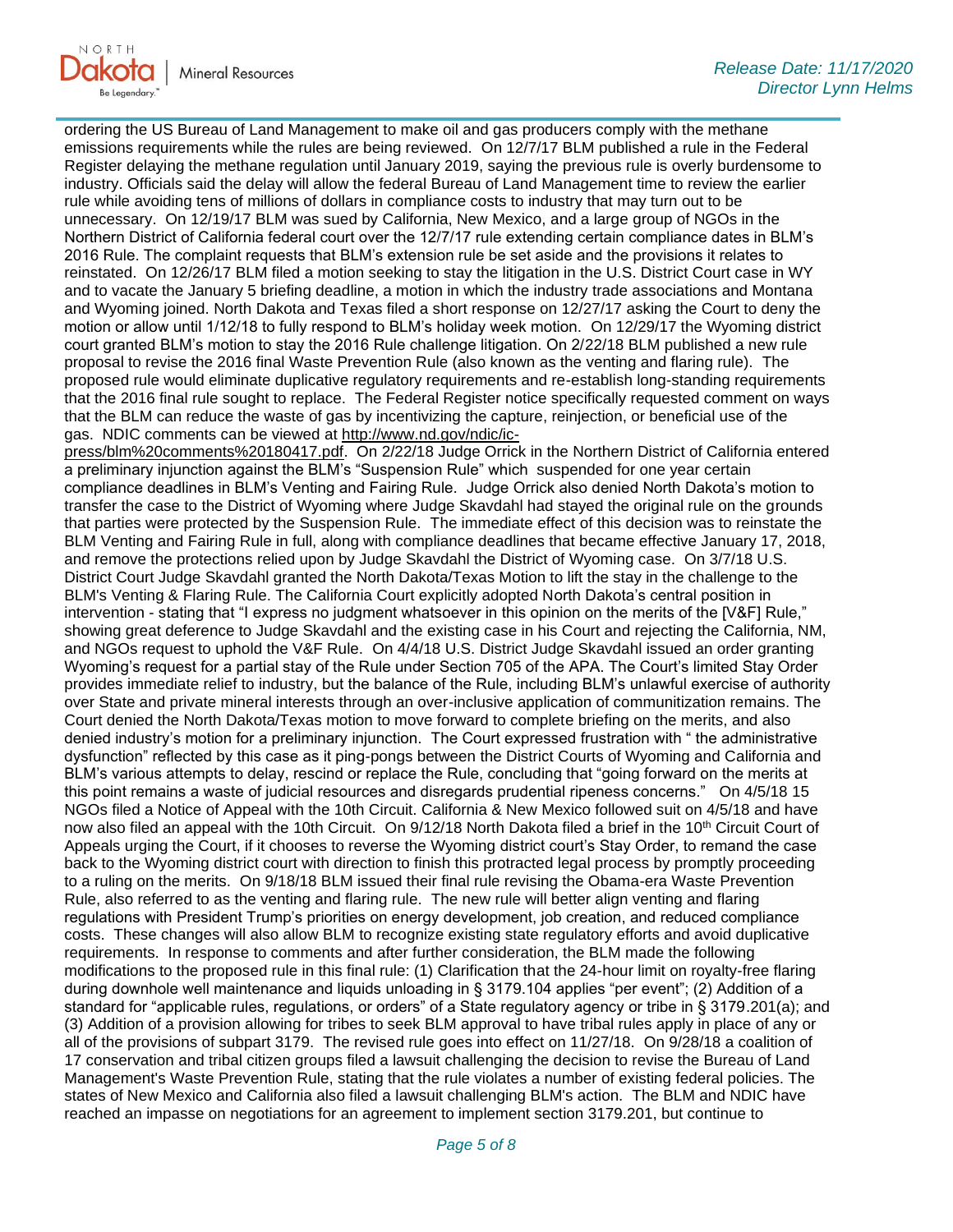

communicate regarding possible ways to resolve the disagreement. On 08/15/20 the U.S. District Court for the Northern District of California invalidated the 2018 revisions to the 2016 Waste Prevention Rule. This ruling means that the Waste Prevention Rule goes back in effect in 90 days, and the oil and gas industry will have to comply with the Rule's requirements. U.S. District Judge Yvonne Gonzalez Rogers found that the 2018 rescission violated federal law because it ignored the federal government's statutory duty to prevent waste, instead relying almost entirely on "inadequate or nonexistent state regulations". On 08/25/20 the citizen groups and state respondents filed a supplemental response brief in the US District Court District of Wyoming. On 09/04/20 North Dakota and Texas filed a reply brief of petitioner-intervenors in the US District Court District of Wyoming. On 10/8/20 US District Judge Skavdahl issued an opinion agreeing with North Dakota's split estate argument concluding that BLM's right to regulate "waste" from federal interests does not give it the right to impose federal requirements on communitized State and private interests, that the BLM unlawfully stepped over the line into EPA and state Clean Air Act jurisdiction, and rejecting several elements of BLM's cost-benefit analysis, including that BLM cannot justify the rule based primarily on alleged environmental "co-benefits" and that BLM should not have used the so-called "global cost of carbon" in its calculations. He also wrote with some humor, reflecting on the tortured process of setting policy through litigation "So, three and a half years later, after several turns and loopty-loops, it seems the roller coaster has returned to the station, though the Court doubts any of the parties will be exiting the ride just yet, as it is likely this Court's decision will not end this ride but simply serve as a lift hill transporting it to another level."

**BLM** revised final regulations for hydraulic fracturing on federal and Indian lands were published in the CFR on 3/26/15 and they were scheduled to go into effect 6/24/15. North Dakota, Colorado, Utah, Wyoming, Western Energy Alliance, and IPAA filed for a preliminary injunction to prevent the rules going into effect until the case is settled. Following a lengthy hearing in Casper, Wyoming on 6/23/15, the court issued a stay on the rules. On 9/30/15 the court granted a preliminary injunction, preventing the rules from being enforced until litigation on the rule is final. The 10<sup>th</sup> Circuit Court of Appeals issued an order 3/10/16 denying the industry alternative motion for a stay. On 6/21/16 the court found the rule to be unlawful and ordered it set aside. The plaintiffs filed a motion with the US Court of Appeals for the Tenth Circuit to dismiss the appeal of the preliminary injunction. The Department of Justice on behalf of the BLM and the intervening environmental groups filed an appeal of the decision on the rule and oppose the motion to dismiss the appeal of the preliminary injunction. The North Dakota Response Brief to the US Court of Appeals for the Tenth Circuit was filed 9/15/16. NDIC comments on the rule can be found at [http://www.nd.gov/ndic/ic-press/BLM-comments-](http://www.nd.gov/ndic/ic-press/BLM-comments-120625.pdf)[120625.pdf.](http://www.nd.gov/ndic/ic-press/BLM-comments-120625.pdf) On 3/28/17 President Trump issued an executive order which in part directs "The Secretary of the Interior shall review the following final rules, and any rules and guidance issued pursuant to them, for consistency with the policy set forth in section 1 of this order and, if appropriate, shall, as soon as practicable, suspend, revise, or rescind the guidance, or publish for notice and comment proposed rules suspending, revising, or rescinding those rules". This rule is included in the list as item (i). On 5/4/2017 BLM filed a request asking the court to hold the appeal in abeyance as it will "soon" initiate a rulemaking process to revise or rescind the 2015 Rule, that it had the authority to issue the Rule, but conceding that the Rule does not reflect BLM's current priorities or policies, as reflected in certain recent Presidential Executive Orders. After the BLM submitted its filings the 10th Circuit Court Appeals immediately directed the petitioners (including North Dakota) and the intervenors to file briefs by 6/5/17 to respond to BLM's position. Two amicus groups that submitted merits briefs (the law school professors and former DOI officials) filed supplemental amicus briefs on the questions posed by the Court following the change of Administrations. The Court's Supplemental Order authorized the filing of these additional amicus briefs. Both briefs seek to capitalize on the BLM's continued insistence that it had the authority to issue the Rule (but concede that the 2015 HF Rule does not reflect BLM's current priorities or policies as reflected in certain recent Presidential Executive Orders). The two amicus groups solicit the Court to rule on the merits of the BLM and NGO appeals and to overturn the District Court decision, actually asking the Court to issue an advisory opinion on the BLM's authority. In addition to addressing the NGO arguments, North Dakota will respond to these two briefs in the context that all three parties are asking the Court to do what it is prohibited from doing by Article III of the U.S. Constitution. North Dakota filed a response brief 6/20/17 in support of the BLM action to put the rule in abeyance and take final action vacating the rule. Oral arguments before the  $10<sup>th</sup>$  Circuit took place  $7/27/17$ . A recording of the oral arguments is now available on the home page of the court's website [http://www.ca10.uscourts.gov.](https://gcc02.safelinks.protection.outlook.com/?url=https%3A%2F%2Furldefense.proofpoint.com%2Fv2%2Furl%3Fu%3Dhttp-3A__www.ca10.uscourts.gov%26d%3DDwMGaQ%26c%3D2s2mvbfY0UoSKkl6_Ol9wg%26r%3D-wqsZnBxny594KY8HeElow%26m%3DUl_VtJUX6iW5pvHjCcBxUWtskC0F4Dhry3sPtcEHvCw%26s%3DlaRHiLDv5w8otcQWQjpn82WMieoB2AZ-Q4M1LFQPL5s%26e%3D&data=04%7C01%7Ckahaarsager%40nd.gov%7Ce2ac96c4eb124588da1c08d88b26cd9b%7C2dea0464da514a88bae2b3db94bc0c54%7C0%7C0%7C637412346058324659%7CUnknown%7CTWFpbGZsb3d8eyJWIjoiMC4wLjAwMDAiLCJQIjoiV2luMzIiLCJBTiI6Ik1haWwiLCJXVCI6Mn0%3D%7C1000&sdata=yhkP4ov9E5ALLOcPcgiCjLAKaliEs%2FkCXwmKTCYpF08%3D&reserved=0) NDIC filed comments supporting BLM's rescission of the rule that can be found at [http://www.nd.gov/ndic/ic-press/dmr](http://www.nd.gov/ndic/ic-press/dmr-blm-comment17-9.pdf)[blm-comment17-9.pdf.](http://www.nd.gov/ndic/ic-press/dmr-blm-comment17-9.pdf) On 09/21/17 the 10th Circuit issued a split (2-1) decision to dismiss the appeals as prudentially unripe, vacate the district court's judgment invalidating the rule, and remand with instructions to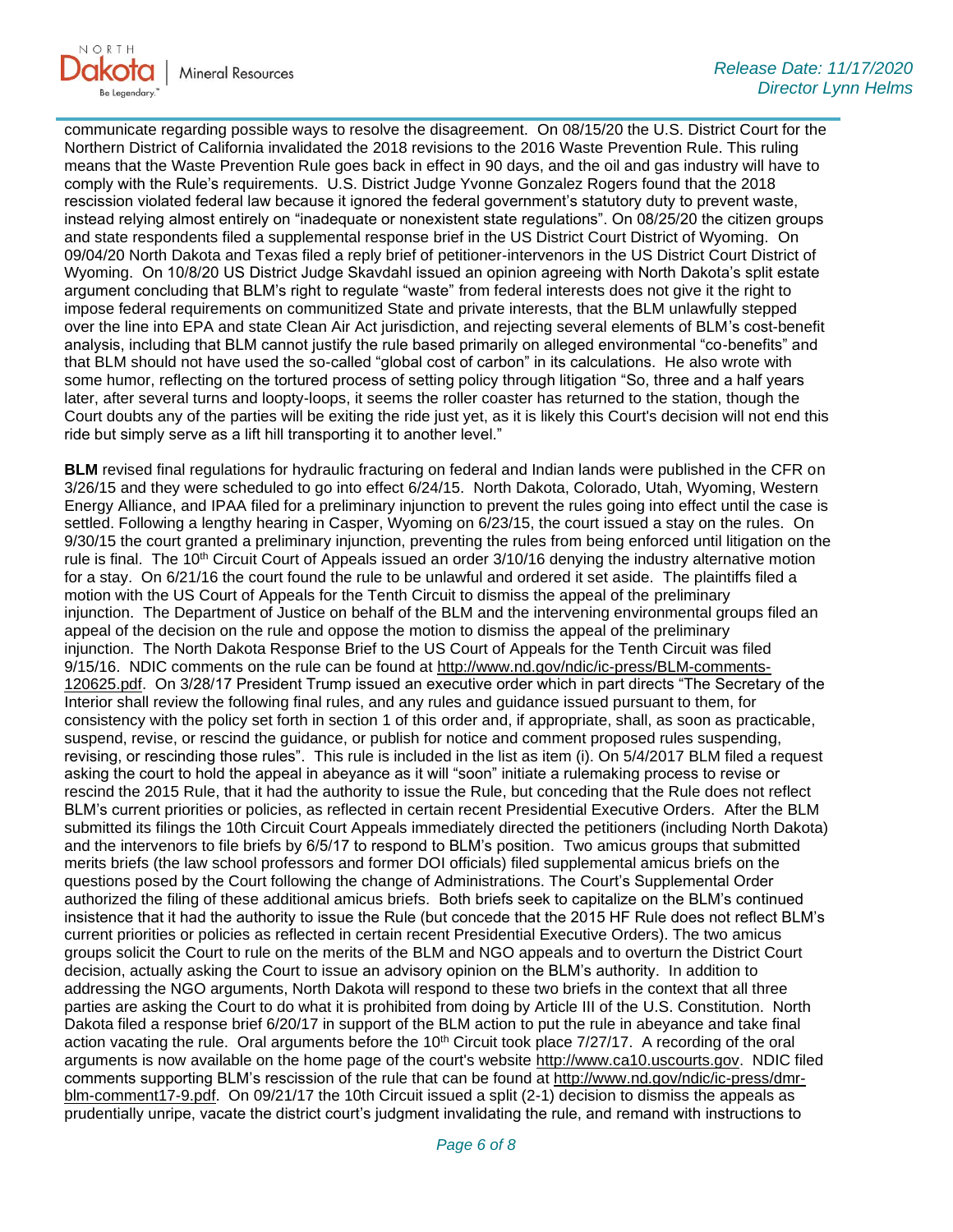

dismiss the underlying action without prejudice. Appellees State of North Dakota, State of Colorado, State of Utah, and State of Wyoming's filed a Petition for Panel Rehearing And/Or Request for En Banc Determination on 11/03/17. On 11/06/17 the court ordered the appellants to file a response to the Petition on or before 11/20/2017. The En Banc rehearing request was denied. The  $10<sup>th</sup>$  circuit court has not yet issued its mandate ending the current round of litigation in the Wyoming District court. The Ute tribe filed a motion on 1/12/18 asking the court to dismiss the appeals as moot based on the publication of the rescission rule and leave the WY court decision to vacate the rule in place. The court ordered the DOJ and BLM to file a response by 1/22/18. On 12/29/17 BLM published a final rule rescinding the 2015 Hydraulic Fracturing rules with 2 exceptions 1) the rule does not restore language requiring pre-approval of non-routine hydraulic fracturing operations and 2) the rule does not rescind changes to 43 CFR 3160 due to other rules published between 3/26/15 and 12/29/17 (electronic filing and venting & flaring rules). On 2/7/18 North Dakota filed a reply in support of its motion to dismiss the original rule appeal as moot pursuant to Federal Rule of Appellate Procedure 27(a)(4), and request that the Court should not issue the mandate, nor vacate the District Court's judgment based on two new and important developments: (1) on December 29, 2017, the Bureau of Land Management (BLM) promulgated a final rule rescinding the Hydraulic Fracturing Rule ("HF Rule"), and (2) on January 24, 2018, the Citizen Group Intervenors challenged the repeal of the HF Rule ("HF Repeal Rule") in the U.S. District Court for the Northern District of California.

### **Council on Environmental Quality**

**CEC** On 02/25/2020 the Council on Environmental Quality published a proposal to modernize its National Environmental Policy Act (NEPA) regulations. On 03/09/2020 the NDIC submitted comments in support of the CEQ proposal. NDIC comments can be found at [http://www.nd.gov/ndic/ic](http://www.nd.gov/ndic/ic-press/Council%20of%20Environmental%20Quality%20200309.pdf)[press/Council%20of%20Environmental%20Quality%20200309.pdf.](http://www.nd.gov/ndic/ic-press/Council%20of%20Environmental%20Quality%20200309.pdf) On July 15, 2020 the Trump administration issued an executive order to reduce the types and number of projects that will be subject to review under the NEPA, shorten the timeline for reviews, and drop a requirement that agencies consider the cumulative environmental effects of projects, such as their contribution to climate change. On 7/29/20 a coalition of 20 environmental justice, outdoor recreation and conservation groups — led by the Western Environmental Law Center (WELC) and Earthjustice — filed a lawsuit over CEQ's regulations in the U.S. District Court for the District of Northern California.

### **Environmental Protection Agency**

**EPA** On 08/21/2018 the U.S. Environmental Protection Agency (EPA) proposed a new rule to reduce greenhouse gas (GHG) emissions from existing coal-fired electric utility generating units and power plants across the country. This proposal, entitled the Affordable Clean Energy (ACE) Rule, establishes emission guidelines for states to use when developing plans to limit GHGs at their power plants. The ACE Rule replaced the prior administration's Clean Power Plan (CPP) and instead empowers states, promotes energy independence, and facilitates economic growth and job creation. Pursuant to President Trump's Executive Order 13873, which directed Federal agencies to review burdensome regulations, the EPA undertook a review of the CPP. Many believed the CPP exceeded EPA's authority under the Clean Air Act, which is why 27 states, 24 trade associations, 37 rural electric co-ops, and three labor unions challenged the rule. The Supreme Court issued an unprecedented stay of the rule. The proposal was published in the Federal Register on 8/31/18 and EPA took comment on the proposal for 60 days and held a public hearing. More information is available at [https://www.epa.gov/stationary-sources-air-pollution/proposal-affordable](https://gcc02.safelinks.protection.outlook.com/?url=https%3A%2F%2Fwww.epa.gov%2Fstationary-sources-air-pollution%2Fproposal-affordable-clean-energy-ace-rule&data=04%7C01%7Ckahaarsager%40nd.gov%7Ce2ac96c4eb124588da1c08d88b26cd9b%7C2dea0464da514a88bae2b3db94bc0c54%7C0%7C0%7C637412346058324659%7CUnknown%7CTWFpbGZsb3d8eyJWIjoiMC4wLjAwMDAiLCJQIjoiV2luMzIiLCJBTiI6Ik1haWwiLCJXVCI6Mn0%3D%7C1000&sdata=HB3fDitNZfZAF4Kh0aDrMq5PfQxIStH1MKv4dH7eAFM%3D&reserved=0)[clean-energy-ace-rule.](https://gcc02.safelinks.protection.outlook.com/?url=https%3A%2F%2Fwww.epa.gov%2Fstationary-sources-air-pollution%2Fproposal-affordable-clean-energy-ace-rule&data=04%7C01%7Ckahaarsager%40nd.gov%7Ce2ac96c4eb124588da1c08d88b26cd9b%7C2dea0464da514a88bae2b3db94bc0c54%7C0%7C0%7C637412346058324659%7CUnknown%7CTWFpbGZsb3d8eyJWIjoiMC4wLjAwMDAiLCJQIjoiV2luMzIiLCJBTiI6Ik1haWwiLCJXVCI6Mn0%3D%7C1000&sdata=HB3fDitNZfZAF4Kh0aDrMq5PfQxIStH1MKv4dH7eAFM%3D&reserved=0) On July 8, 2019, EPA issued the final Affordable Clean Energy rule (ACE) and repealed the Clean Power Plan. On the same day the American Lung Association and the American Public Health Association filed a challenge to the rules in the U.S. Court of Appeals for the District of Columbia. Since then, 22 states, the District of Columbia and six municipalities led by the state of New York lodged a challenge to the rules in the D.C. Circuit, followed closely by a third challenge brought by environmental groups. Numerous industry groups and power providers are seeking to intervene in the litigation in support of the ACE rule. The EPA has asked the court to expedite review of the challenges in the hope of achieving a resolution in the D.C. Circuit by summer of 2020.

**EPA** On 08/24/18 Trump administration officials at EPA announced they are phasing out the agency's enforcement focus on animal waste pollution and the oil and gas industry. Enforcement chief Susan Bodine said she wants to shift the focus away from oil and gas as a sector deserving of extra scrutiny and toward prioritizing broad environmental problems, such as air pollution.